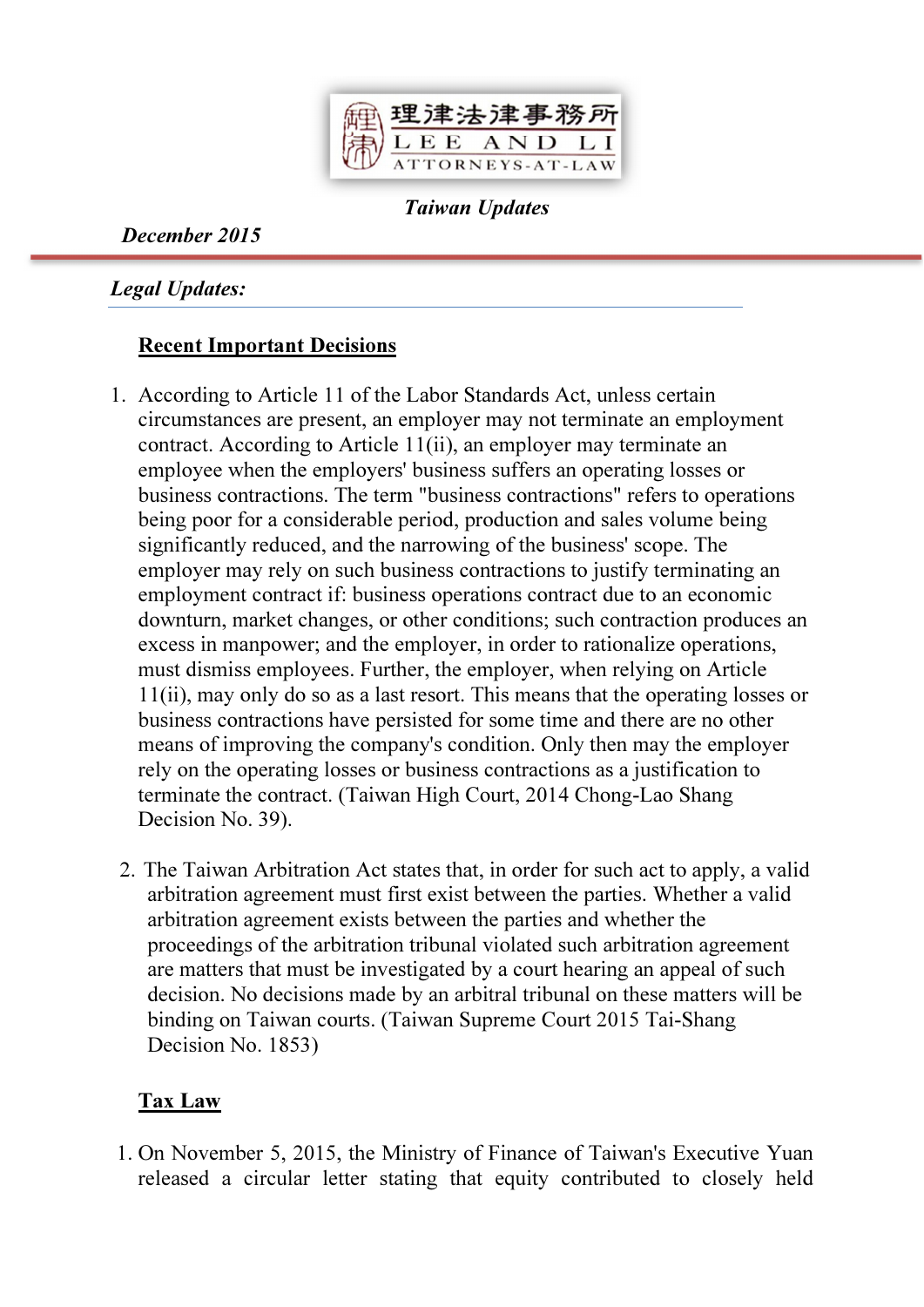companies in the form of service or credit constitutes "Other Income," as per the meaning of Article 14(1) of the Income Tax Act. If a company's articles of association stipulate a period during which such equity may not be transferred, then the income of the shareholder shall be calculated based on the current share price as of the day on which such period ends, and the income tax shall be levied accordingly. However, if the company's articles of association do not impose a period during which such equity may not be transferred, the value of the equity on the day that it was contributed to the company, as recorded in the company's articles of association, shall be used to calculate the shareholder's income, and the income tax shall be levied accordingly. "Current Price" refers to the latest share value set forth in a financial report certified by an accountant within one year of the disposition date. If no such financial report certified by an accountant within the previous year exists, then the net value of the assets of the company will be used to calculate the share value. Service and credit contributed to the company are exempted from withholding. However, the company must report such contribution to the collection authority before the end of January of the year following the disposition date, pursuant to Article 89(3) of the Income Tax Act.

2. Taiwan's Legislative Yuan has amended the Income Tax Act. As of January 1, 2016, the Securities Transaction Tax will not be levied on individuals. The Ministry of Finance has indicated that, since the implementation of the Securities Transaction Tax in 2013, poor global economic growth, the decline of Taiwan's exports, and other political and economic changes have led to insufficient volume in the stock market. In order to eliminate stock market uncertainty and simplify taxation procedures, the Legislative Yuan has decided to stop imposing the Securities Transaction Tax. However, losses incurred as a result of trading securities will no longer be deductible from income. The securities tax imposed on profit seeking enterprises (i.e., the Alternative Minimum Tax of the Income Basic Tax Act) will not change. The tax rate for securities trading remains at %0.003 of the value of the shares sold. However, it should be noted that, prior to the coming into force of the amendments, the individual Securities Transaction Tax will continue to remain in force in accordance with the relevant provisions of the Income Tax Act.

#### Business Law

Taiwan's Arbitration Act originally stated that foreign arbitral decisions, once recognized by Taiwan court decisions, will be enforceable, but did not stipulate whether such decisions constituted final judgements (res judicata).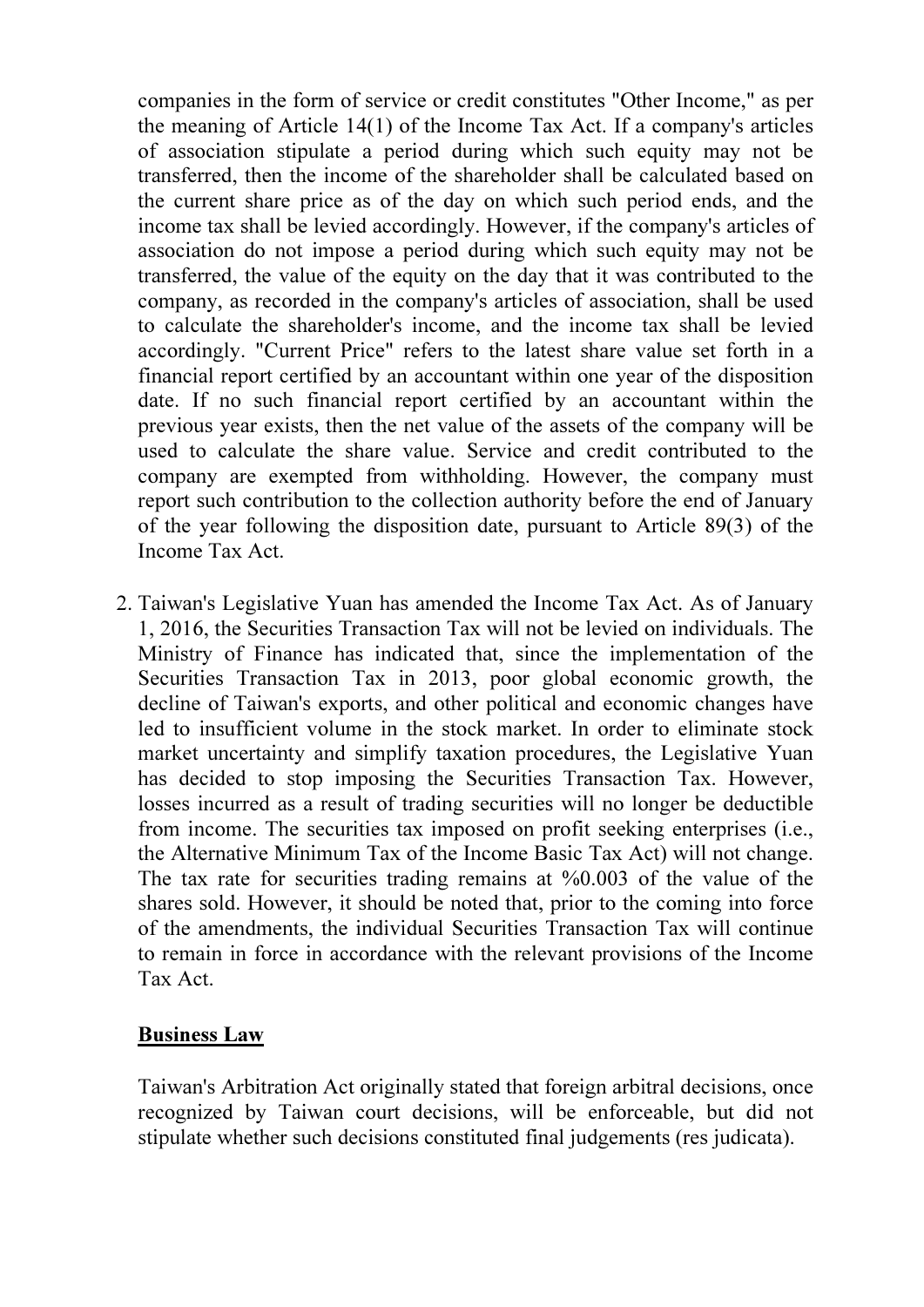The Legislative Yuan considers that, the judiciary, with respect to the recognition of foreign arbitration awards, should accept res judicata as its starting point. In 1958, the United Nations adopted the Convention on the Recognition and Enforcement of Foreign Arbitral Awards (the "New York Convention"), Article 3 of which states that "each contracting state shall recognize arbitral awards as binding and enforce them."

In order to conform to international standards, on November 13, 2015, Article 47(2) of the Arbitration Act was amended on the third reading as follows: "A foreign arbitral award, after an application for recognition has been granted by a court, as between the two parties, shall have the same effect as a final judgement rendered by a court and shall be enforceable."

Thus, in accordance with the newly amended Article 47(2), international arbitral decisions recognized by Taiwan courts will have the same force and effect as final Taiwan court decisions. Both the parties and the courts shall be bound by such arbitration decisions and may not dispute the decision or make further substantive holdings.

#### Intellectual Property

In order to increase the quality of Taiwan's patents and its patent professionals, the newly amended Patent Attorney Act and Patent Agent Professional Training Regulations will come into force on January 1, 2016. This will have the effect of tightening the rules on patent attorneys and patent agents engaging in professional patent work and their periodical on-the-job training. The amendments to the Patent Attorney Act mainly serve to revise the qualifications required of patent attorneys and patent agents engaging in professional patent work. They also add certain criminal penalties. For example, in order to establish a patent office, all partners must be either patent attorneys or patent agents. Those providing patent professional services must also have either the patent attorney or patent agent qualification. If a lawyer acts as the representative of a patent application, he/she must, according to the Patent Attorney Law, complete on-the-job training. Furthermore, it is an offense to solicit business for a patent agent office without possessing the patent attorney or patent agent qualification. With respect to defining the scope of patent professional services, the different stakeholders have not yet reached a consensus. Therefore, it remains to be seen whether the provisions of the amended Patent Attorney Law and the Patent Agent Professional Training Act can be fully implemented.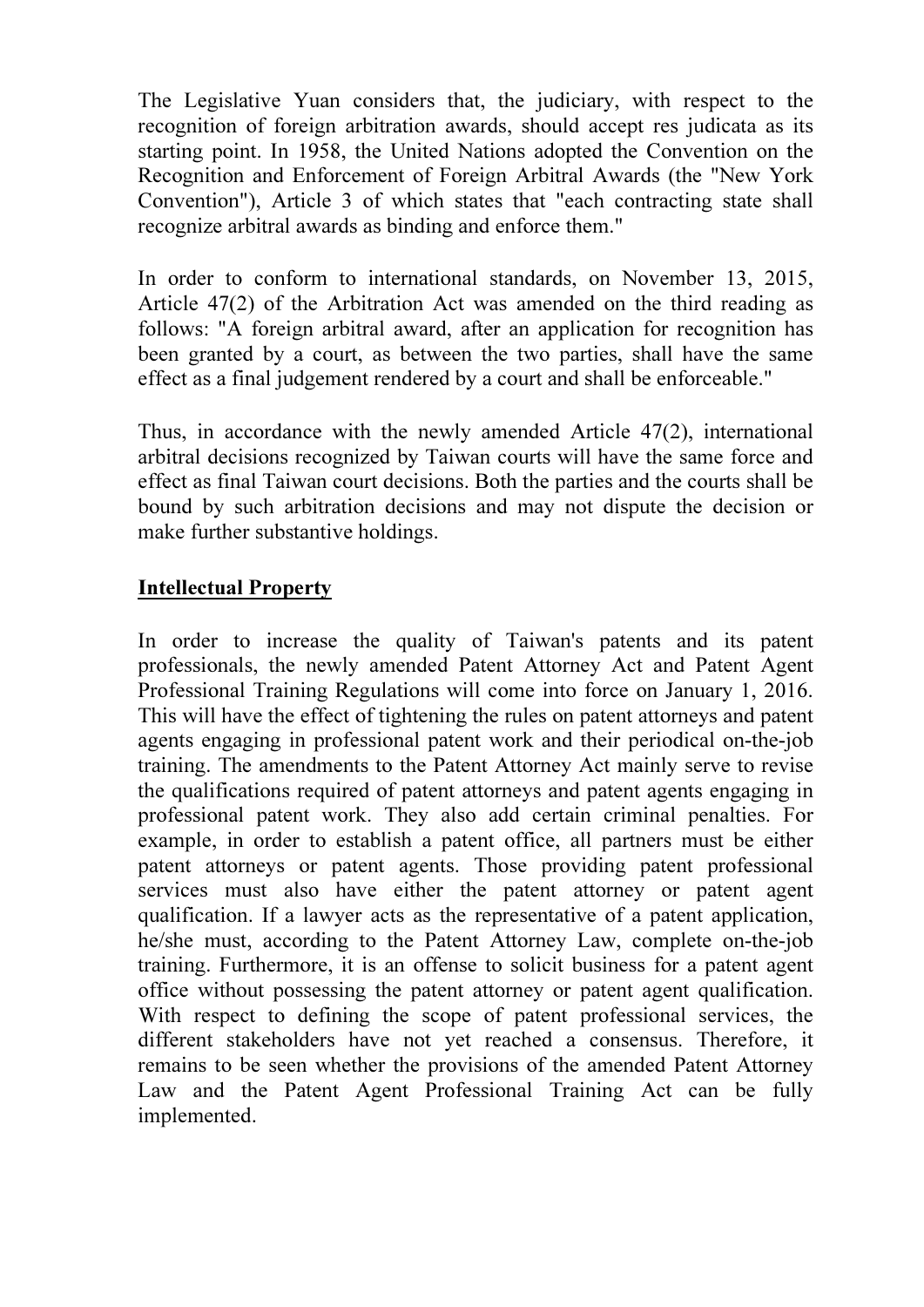## Cross-Strait E-commerce Exchange Promotes Third Party Payments

On November 5, the Taiwan Institute for Information Industry held the Cross-Strait E-commerce Cooperation & Exchange Conference to discuss points of cross-strait cooperation, innovative internet applications and Ecommerce trends, and to explain the Chinese E-commerce Experimental Park policy.

Taiwan's third party payment law has already come into force. The Institute for Information Industry has adopted bilateral communication as a means of promoting cross-strait third party payment interface. According to a survey it conducted in 2014, the percentage of Taiwanese E-commerce businesses engaging or intending to engage in cross-border E-commerce has reached 61.8%. Of this figure, 76.7% prefer the Chinese market. Based on information from a Chinese E-commerce research center and Taobao's global purchasing research, it is projected that by 2018 China's E-commerce shoppers will exceed 35,600,000.

The Institute for Information Industry highlighted the following three points about the direction of Taiwan's E-commerce development. First, Taiwanese industry's innovation, the reliability of its products, its personnel, and Facebook marketing are the reasons why Chinese businesses are interested in cross-strait cooperation. Second, China has relaxed its requirements for an Internet Content Provider License for applicants that are 100% foreign owned. Also, there has been significant enhancement of Chinese links to Taiwanese purely E-commerce sites. Through industrial cooperation, Taiwan and China have signed 35 letters of intent, which have helped 11 Taiwanese platforms spur the development of over 600 businesses in the Chinese market. Third, Taiwan and China, as of June of 2015, have also agreed to increased efforts to help improve and expand the level and scale of crossstraits E-commerce industrial cooperation in newly established E-commerce Group of the Industrial Cooperation Group of the Cross-Straits Economic Cooperation Committee.

#### Executive Yuan Seeks to Assist Industry Win Overseas Business

On October 28, at the National Conference on Industrial Engineering Globalization, the President of Taiwan's Executive Yuan, Mao Chi-kuo stated that, before the end of the year, Taiwan will substantially reduce restrictions on the minimum wage threshold, and increase to 50% the weight given to the promotion of business and tourism in the evaluation of overseas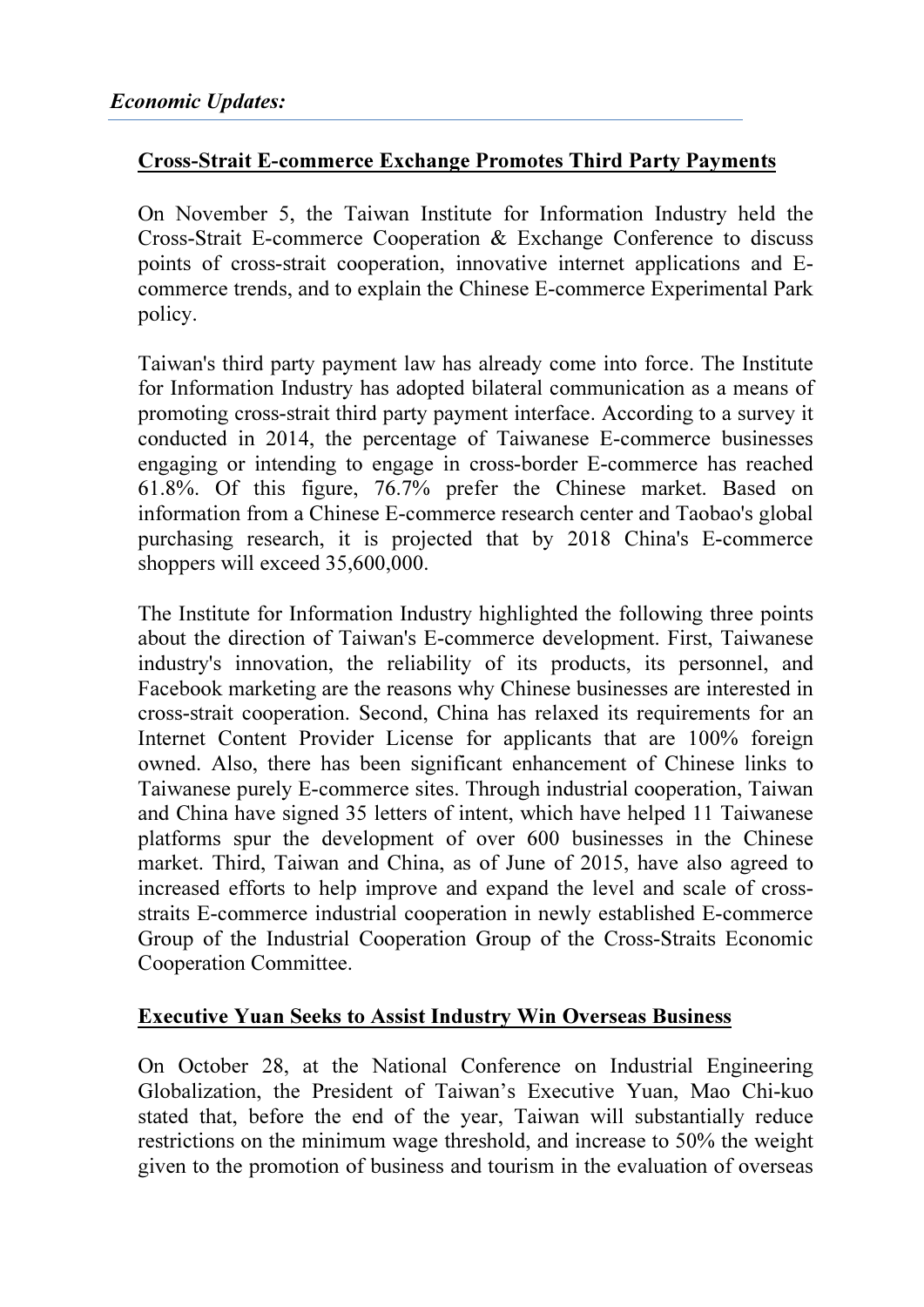civil servants. It will also create a new large scale demonstration case for business development, implement a syndicated loan financing program, and fully support the engineering industry to secure overseas orders. The Taiwan government will further provide the engineering industry with investment financing and a NT\$566 billion (approximately US\$18.8 billion) M&A fund, while at the same time encouraging banking groups to cooperate to win overseas tenders.

Additional policy measures are meant to assist an industry concerned about the flow of cash, information, and human capital. They include: asking the Ministry of Finance to establish a systematic and comprehensive production and engineering syndicated loan platform; using the Export-Import Bank of the ROC as a portal; and pooling the resources of each bank for syndicated loans.

The Ministry of Foreign Affairs and the Ministry of Economic Affairs will assist in the establishment of overseas information gathering centers, to collect information on overseas market conditions, and middle and longrange construction projects, in order to benefit Taiwanese businesses and help them conduct business overseas. There will also be a gradual cancelling of work restrictions on international students and overseas Taiwanese who return to Taiwan to study so that both categories of students may more easily remain in Taiwan. It is hoped that this will help Taiwan break into the Southeast Asian market. Other measures target the cultivation of second generation immigrants in Taiwan.

#### Government Updates:

#### Ma-Xi Meeting: the First Meeting of Cross-Straits Leaders Since 1949

Taiwanese President, Ma Ying-jeou, met with Chinese President, Xi Jinping, on November 7 in Singapore. This is the first meeting of the presidents of Taiwan and China since 1949. The main purpose of the meeting was to promote an exchange of ideas on the continued development of peaceful cross-strait relations. Both sides reiterated the 1992 consensus but did not sign an agreement or release a joint statement.

## KMT 2016 Presidential Election Candidate Replaced by Party Chairman, Eric Chu

The ruling Kuomintang party ("KMT") decided, in a provisional party congress on October 17, to revoke the presidential election nomination from Vice President of the Legislative Yuan, Hung Hsiu-hu, who had won the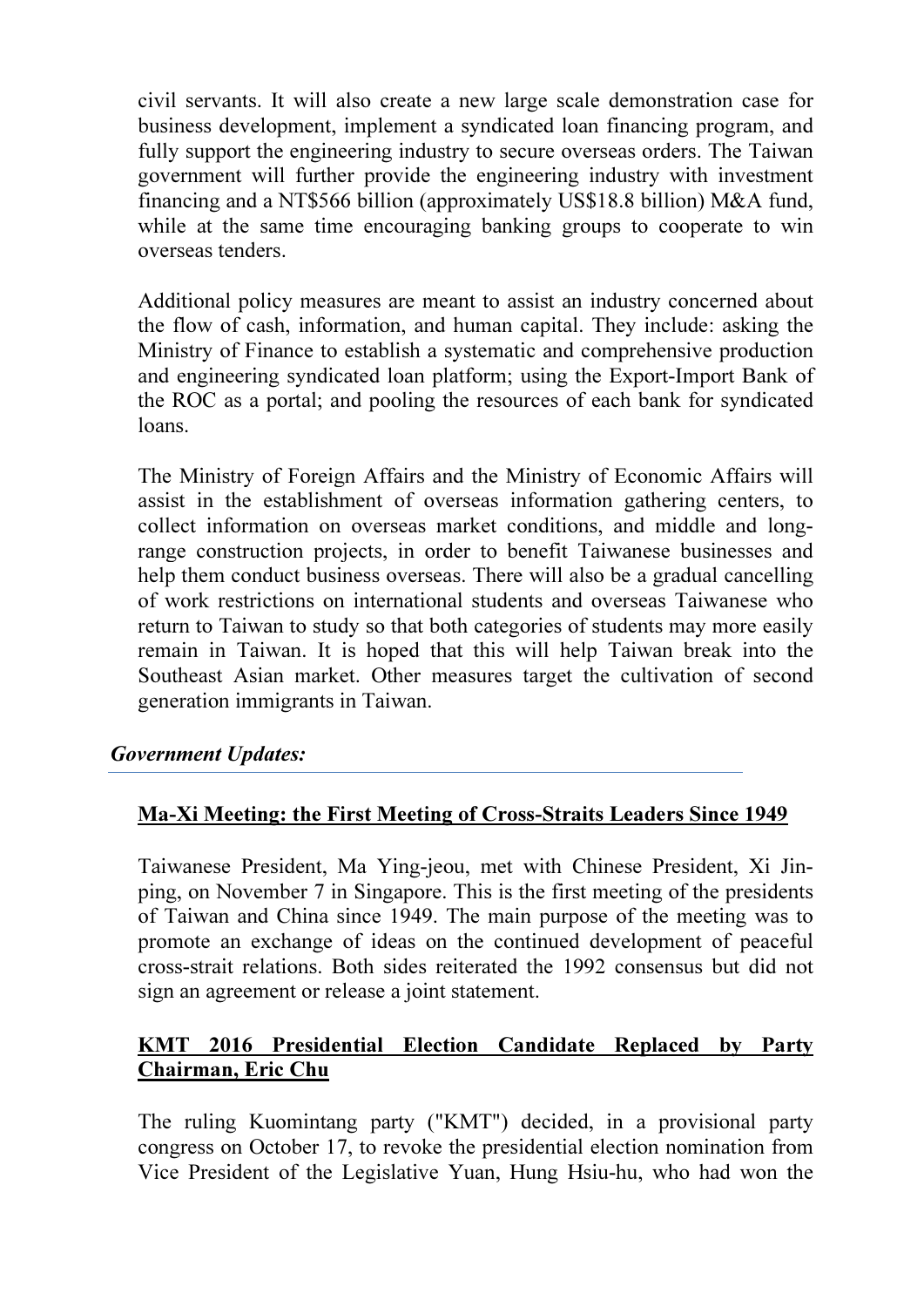nomination during the presidential primaries. The current mayor of New Taipei and chairman of the KMT, Eric Chu has been named the party's new nominee. In addition to Eric Chu, the 2016 presidential election will also be contested in January by Tsai Ying-wen of the Democratic Progressive Party ("DPP") and James Soong of the People First Party ("PFP"). The Central Election Commission will host 4 televised election debates, three for the presidential candidates and one for the vice presidential candidates. The debates will begin on December 25 and conclude within three weeks.

# Cultural Updates:

# 2015 Cross-Straits Grand Cultural Seminal

Taiwan's Ministry of Culture held a Cross-Straits Cultural Seminar in Taipei on November 11 and 12. Representatives of industry, government, academia, from both sides of the Taiwan Straits and from Singapore will gather together to discuss cultural industries, development of the arts, and governance of humanities and social science and culture. This discussion will have as its goal strengthening the roots of cross-straits culture and a path for future development.

The Ministry of Culture's secretary of cultural exchange, Peggy Chou, stated in a speech that both sides of the Taiwan straits are linked by a common kinship and culture. In recent years, with increasingly close cross-strait exchanges, sparks have been created that have made Taiwanese and Chinese strengthen bilateral awareness and understanding of cross-straits cultural issues. The common mission of both sides is to make cultural particularities coalesce together so as to create a new cultural energy.

The content of the discussion sessions will cover opportunities for crossstraits cultural exchange in film and television, management of arts venues and cultural parks, mechanisms for cross-strait cooperation in the arts, community development experiences, and issues relating to environmental and cultural governance. All participants in the talks have an interest in the current globalization of culture and in the impact of new technology on cultural and creative industries.

## The Chiayi City International Band Festival

From December 18 to January 1, Chiayi City will host the International Band Festival. Chiayi City's wind band festival is the longest running event of the Formosa Arts Festival, which takes place in every city and county in Taiwan. In the past, wind bands from the following countries have been invited to